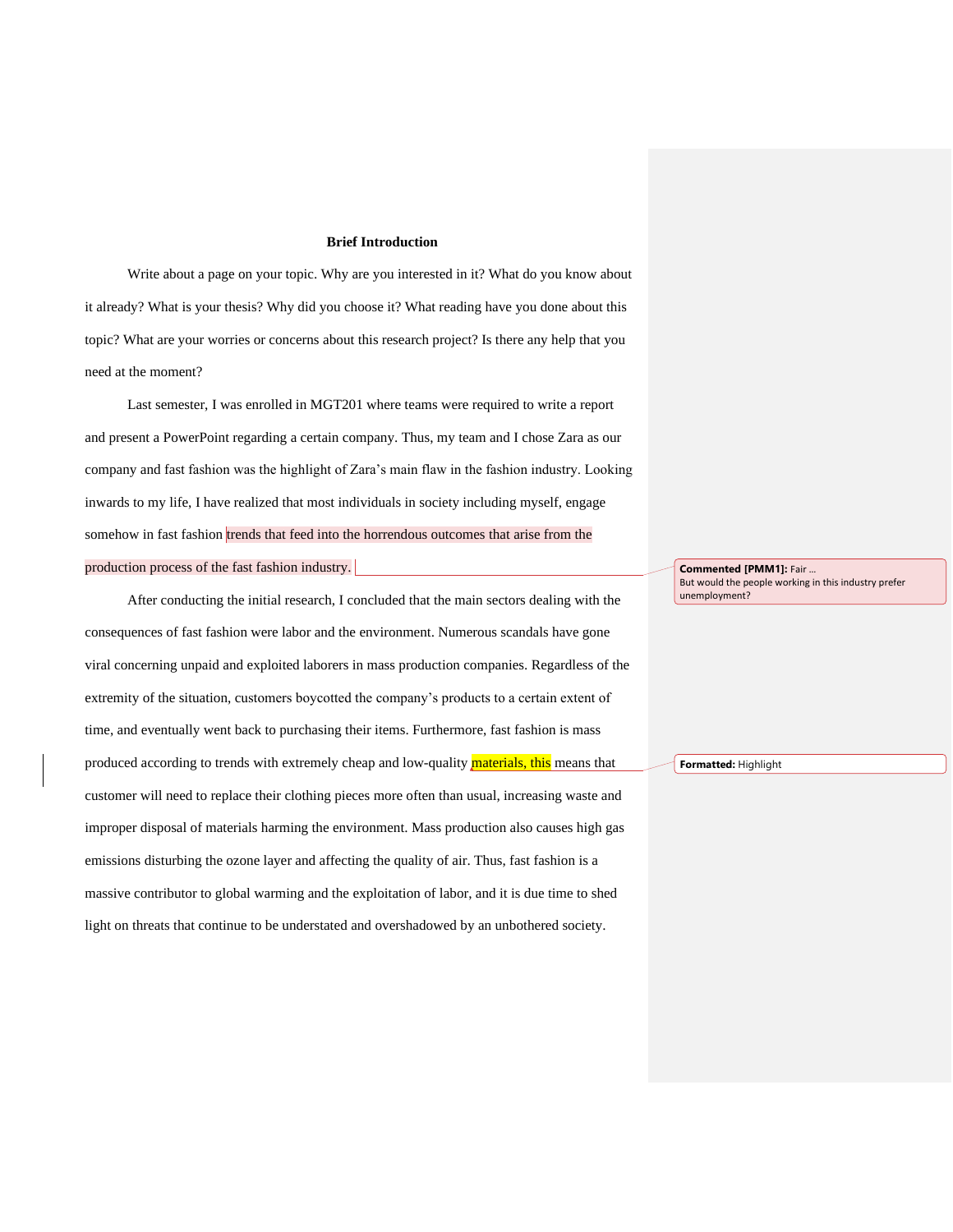Most individuals are oblivious to the disadvantages that accompany fast fashion companies like Zara, H&M, Shein, etc.

After facing several obstacles with choosing essay topics back in WRI 101 and WRI102, I found it relatively stressful to determine whether fast fashion would be an ideal topic for a research paper. Nevertheless, research and google scholars have proved fast fashion to be a heavily debatable topic of interest.

## **References**

Using APA formatting, list at least two high quality journal articles references that you are considering using.

Joy, A., Sherry Jr, J. F., Venkatesh, A., Wang, J., & Chan, R. (2015). Fast fashion, sustainability, and the ethical appeal of luxury brands fashion. *Fashion Theory,* 16(3), 273-296. doi:10.2752/175174112X13340749707123

[Joung, H.-M.](https://www.emerald.com/insight/search?q=Hyun-Mee%20Joung) (2014). Fast-fashion consumers' post-purchase behaviours. *[International](https://www.emerald.com/insight/publication/issn/0959-0552)  [Journal of Retail & Distribution Management](https://www.emerald.com/insight/publication/issn/0959-0552)*, 42(8), 688- 697. [doi:1](https://doi.org/10.1108/IJRDM-03-2013-0055)0.1108/IJRDM-03-2013-0055

Knošková, Ľ., & Garasová, P. (2019). The economic impact of consumer purchases in fast fashion stores. *Studia Commercialia Bratislavensia,* 12(41), 58-70. doi: 10.2478/stcb-2019-0006

## **Planning**

Using the formatting of previous students (see writingtheresearchpaper.com), make a very detailed plan for the semester.